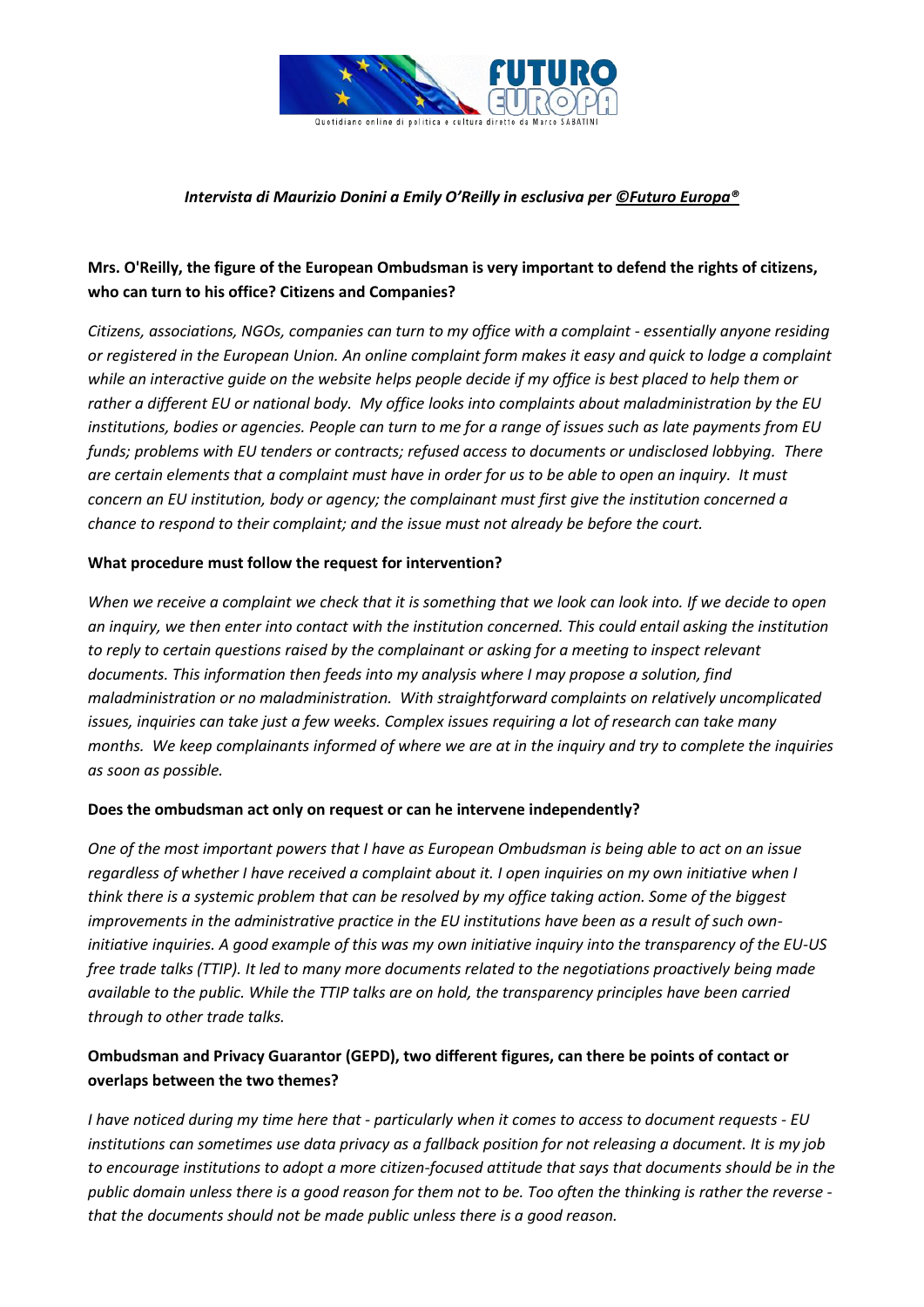#### **What progress has been made since 2013 when it took office today?**

*My office is relatively small - around 65 posts, compared to over 30,000 in the Commission for example meaning that since I was elected in 2013 I have been conscious to use the resources in a way that brings maximum benefit to citizens. My overall aim is to increase the impact, visibility and relevance of the office so that more people hear about us and more people are helped by us. The changes I have made include setting up a strategic initiative unit in the office to look into systematic problems in the EU institutions; changing the internal rules so that cases can be dealt with more flexibly and more quickly; and introducing a Fast-track Procedure for access to document requests. The result has been a strong increase in the number of cases and a higher awareness of the office, reflected in the stronger media interest in its work.*

#### **What were the most difficult cases we faced? Were you interested in the case of Safe Harbor?**

*I will take "difficult" in this instance to mean both significant and challenging, so my current inquiry on bringing more transparency to the EU legislative process would be among the most difficult during my time as European Ombudsman. I have ask the Council of the EU, which represents Member States, to record governments' positions on legislative proposals. I want to enable citizens to actively participate in the democratic life of the EU, which means being able to follow draft EU laws. It is important for democracy and for the wellbeing of the EU generally - that citizens know it is their governments shaping laws in Brussels. The Council has been used to working in an old-school international diplomacy manner. My proposals to introduce more transparency will require a culture change but one that is in keeping with the fact that the Council is a co-legislator along with the European Parliament. On Safe Harbour, of course data protection is an issue for the EDPS, but I did have an exchange of letters with Vera Jourova, European Commissioner in charge of Justice, on the use of the term Ombudsman for the new complaint-handling office created under the EU-US Privacy Shield. I wanted to draw attention to the fact that the term Ombudsman in Europe refers to an independent institution and that citizens' expectations as to the independence and impartiality of Ombudsman institutions should not be undermined.*

## **The current Juncker Commission has put many strong points on citizens' rights, what progress has been made? Is the figure of the Ombudsman involved in the legislative processes of the Union?**

*I see citizens' rights in terms of ensuring the EU administration works in a proactive and transparent way to the benefit of citizens. The Juncker Commission has responded positively to many of the proposals that I have made. There is more transparency about expert groups (which advise the Commission); better implementation of rules on revolving doors between private and public sector jobs; and increased transparency when it comes to trade negotiations. There is still work to be done. For example, I would like to see the obligation on senior officials to proactively publish details of their meetings with lobbyists extended to all Commission officials. Achieving accountability, transparency and ethics is not an exact science. Sometimes there is a great positive leap forward and sometimes progress is slow. The job of an Ombudsman is to always keep the greater goal in mind and continuously to push the institutions to be the best they can be. My office is not involved in the legislative processes of the EU, however it can help to improve the transparency of the process which was the case for the informal talks - known as trilogues - between the EU institutions on draft EU laws. After my intervention, more public information about when these talks take place and what is on the agenda is now available.*

#### **What are the best results achieved and which ones it has not yet managed to have?**

*There are several results worth highlighting such as greater transparency concerning trade documents; the tightened Code of Conduct for Commissioners; improved transparency at the European Central Bank; or the European Medicines Agency publishing the results of clinical trials. One important case where I did not achieve the result I was looking for concerned the transparency around tobacco lobbying in the European Commission. I asked the Commission to proactively publish details - including the minutes - of any meetings*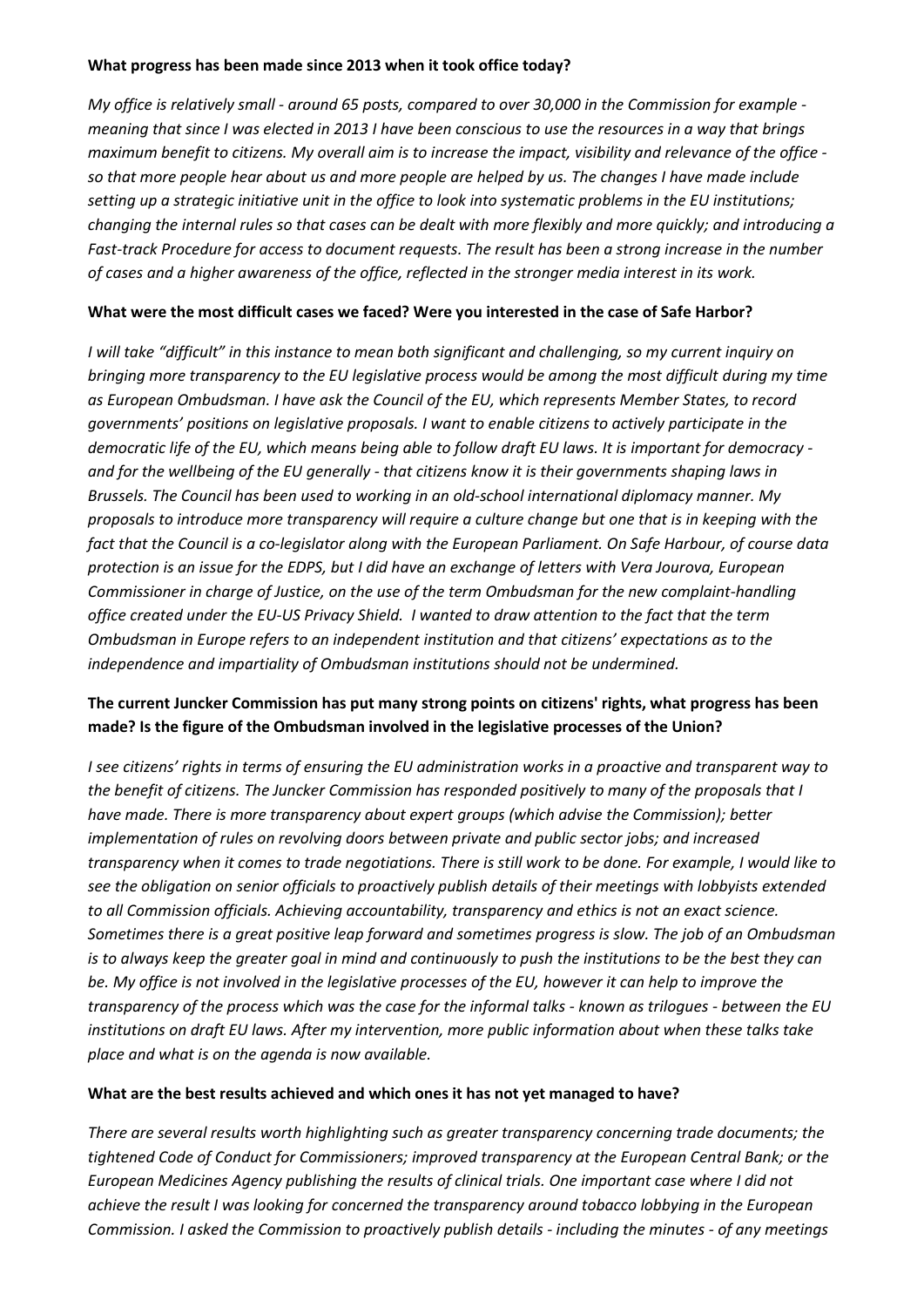*its staff has with tobacco lobbyists. Currently only its health department does this. The Commission refused to follow my Recommendation in this regard. I found this puzzling as it would be easy to implement and would be an important positive signal towards the public.*

## **Brexit is definitely an important topic, I think particularly for you that is Irish, has you activated on this topic about the negotiations?**

*As an Irish citizen I am following these negotiations very closely as they have the potential to profoundly affect my country. As Ombudsman I am following them through the transparency prism. I wrote to both the Commission and the Council to ask that the Brexit negotiations be as transparent as possible given that so many people's livelihoods depend on the final outcome. So far, the institutions have been commendably open, proactively publishing many documents. I want to ensure that this openness continues as negotiations progress.* 

## **Some proceedings have been widely echoed, such as the appointment of Barroso to Goldman Sachs, the secrecy of the TTIP deeds, the register of lobbyists, in Italy the procedure against President Draghi has widespread. Are these preventive actions aimed at avoiding possible conflicts of interest?**

*Each of these issues embodies a different aspect of good public administration. The move by Mr Barroso to Goldman Sachs concerned the Commission's interpretation of the Code of Conduct; my inquiry into TTIP concerned the transparency of trade negotiations; my inquiry into President Draghi's membership of the Group of 30 was to do with public confidence in the independence of an institution. I have also encouraged the institutions - which are currently negotiating the matter - to strengthen the lobbyist register. A common point between these issues is the importance of avoiding any perception that a public administration is not working in the citizens' interests. It is not only important to have strong accountability rules but to actively implement them.*

## **The new frontier of the digital single market and the digital single space opens up new scenarios with respect to the rights of citizens, falls within your field? Do you have attention to this area?**

*The digital world opens several broad issues. One is that citizens expect answers quickly and that particularly among the younger generation - there is little tolerance for secrecy. Another factor is that bad publicity spreads extremely quickly. The essence of my work - ensuring good administration - remains the same but I certainly take into account the changes in the digital world that influence how citizens perceive the public institutions that are meant to serve them.*

# **First woman to hold this position, I have often written on the gender gap, is this another step forward in filling this gap?**

*Every time a woman takes a high-level position, it is an inspiration to others following, so in that sense it is a psychological step to filling this gap. Of course, there is more work to be done. I note that the European Commission recently chaired a taskforce to advise on how to better involve regional and local authorities in EU policy-making but - as many were quick to point out - it only consisted of seven men. Incidences of this kind are becoming rarer, but it is important that women speak out in the face of such gender imbalance. In this respect, the #MeToo era is an empowering one for women.*

## **A Europe with many growing anti-European movements, what should the EU do to bring citizens closer and reinforce the European sentiment in its opinion? Did you think you would arrive at a brexit?**

*I believe Brexit is the result of circumstances very particular to the UK: a media landscape that was broadly hostile to the EU coupled with a political class that was at best lukewarm to it. If people are fed a daily anti-EU diet into their homes via the radio, television or newspapers, then there is always going to be a realistic chance that a majority vote to leave when given the choice in a referendum. I was in the UK shortly before*